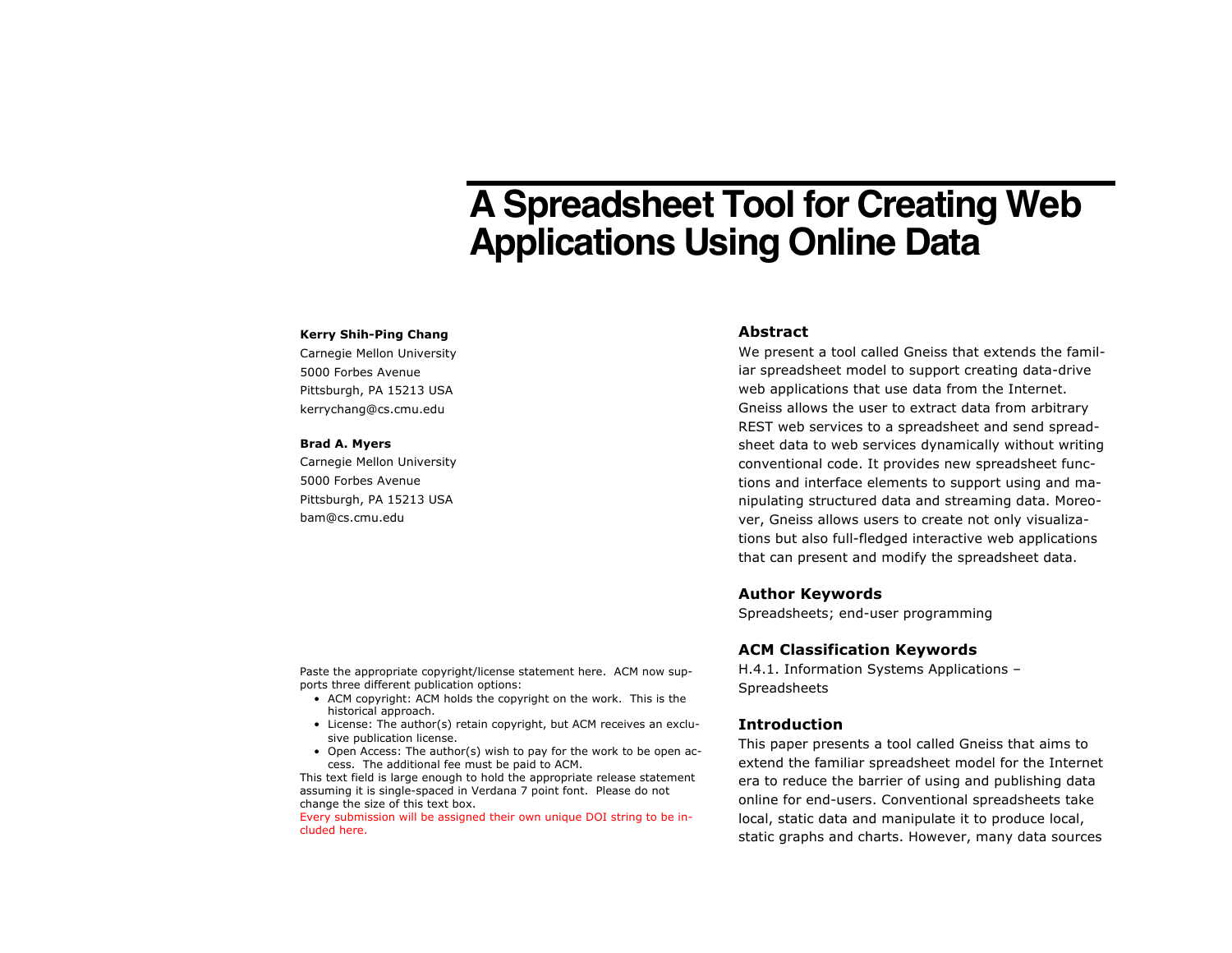nowadays are no longer static files but dynamic, realtime data sources on the Internet such as web services and mobile sensors. Further, what many people want to create are also not static document files anymore but rather interactive websites or web applications [6]. While some conventional spreadsheets like Microsoft Excel are being enhanced with some ability to access web data and share content online, they provide little or no support to using structured data (such as JSON and XML which are common formats for web services) and streaming data (such as sensor data, financial data feeds), and can only let the user publish data as tables and visualizations. Prior research spreadsheet tools have explored extending the spreadsheet language to support programming GUI applications [1,2] and facilitating cleaning data through programing-bydemonstration [7]. Different from these systems, Gneiss focuses on enabling users to create data-driven applications that interact with a variety of data sources.

#### **Gneiss**

Gneiss makes contributions by extending the spreadsheet model to support interacting with arbitrary REST web services, using structured and streaming data, and programming data bindings and interactive behaviors in web applications. Here we briefly describe key features with respect to these contributions. Full features of Gneiss are described by publications at VL/HCC'14 [4], UIST'14 [3] and CHI'15 [5]. A screenshot of Gneiss is shown in Figure 1.

*Two-way data flow with web services* Gneiss currently supports arbitrary REST web services

that return JSON data. To load data from a web service, the user enters an API in the URL bar in the source pane (Figure 1 at 1). The returned JSON data



**Figure 1.** The Gneiss interface. (1) is the source panel where the user can load data from a web service. (2) is the spreadsheet editor where the user stores and manipulate the data. (3) is the web interface builder where the user can create a web application by dragging-and-dropping GUI elements from the toolbar on the right (4) to the output page. The user can select a GUI element in the output page and view and edit its properties in (5).

are shown below the URL bar. The user can extract any field in the return data to the spreadsheet by draggingand-dropping it to any cell in the spreadsheet. Gneiss uses a programming-by-example approach to facilitate extracting similar items in the returned documents, such as the first field of all array items. When the "Extract similar fields to the spreadsheet" checkbox in the source pane is checked, the system will let the user drag a field to the first cell of a spreadsheet column. It will then automatically fill in the rest of the column with similar fields based on the document structure.

The user can also send the value of a cell in the spreadsheet to a web service by replacing any part of the web API in the URL bar with the name of the cell, using the syntax {{cellName}}. When a cell is used in a web API, every time the cell changes, the system will send a new API request using the new cell value and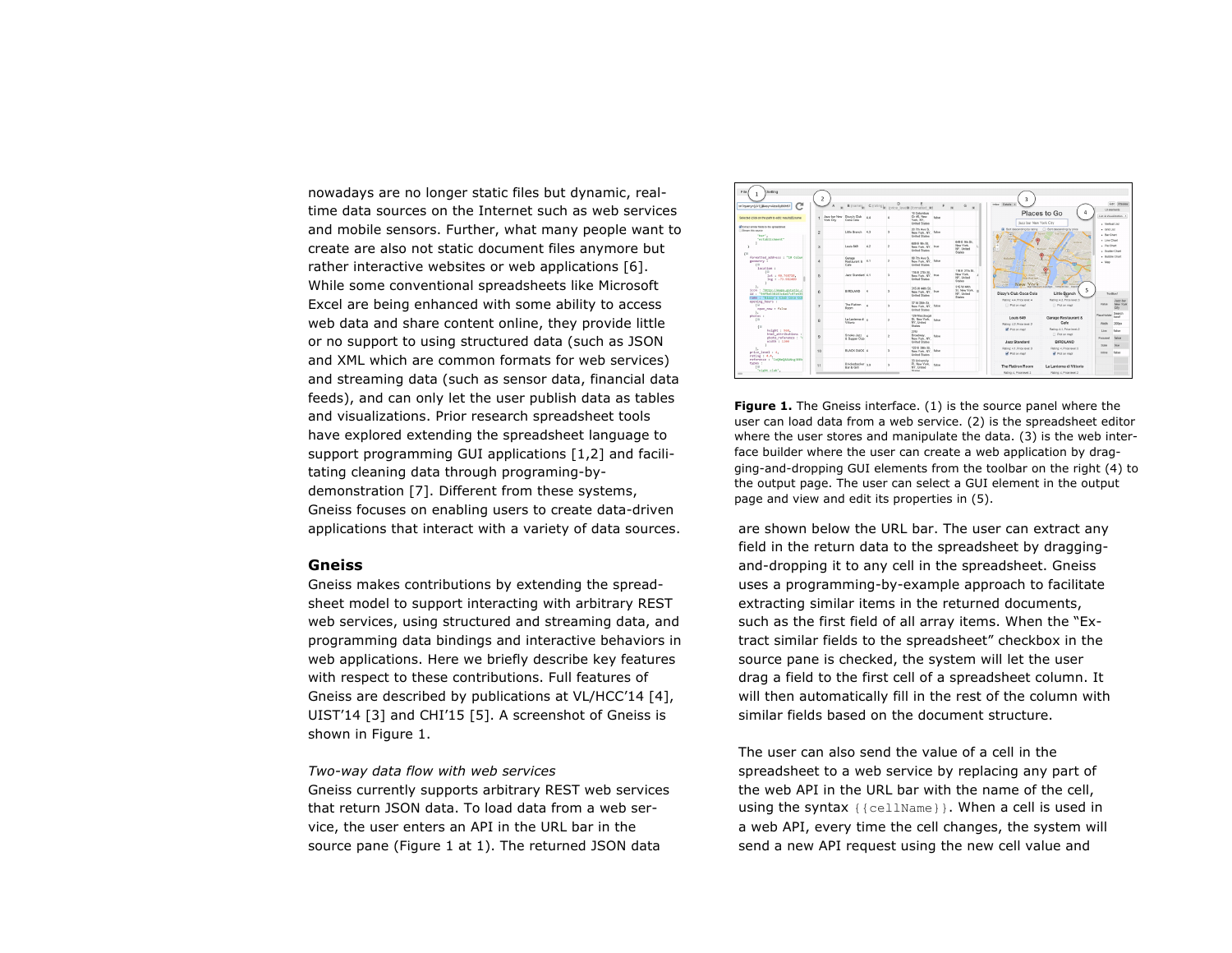

**Figure 2.** Gneiss's nested table

update any other spreadsheet cells extracted from this web service with the new return data. This makes the spreadsheet program created in Gneiss easily reusable, as the user can retrieve new data from a web service by editing spreadsheet cells.

*Supporting structured data with nested tables* Structured fields extracted from web services (such as a JSON object or array) will be shown using nested tables (see Figure 2). Cells in a nested table can be used in formulas like regular cells, using the syntax cell.childCell. For example, in Figure 2, B1.A2.A1 refers to the cell with value "Ewan McGregor". To assist the user in further manipulating the data in the nested tables, our tool provides a "flatten" function that flattens a nested table column and stores all values in a column. To use the flatten function the user can enter  $=$  flatten (columnName) in the top cell of a column, and then our tool will automatically fill the cells below with the appropriate data. The syntax for columnName is similar to referring to a cell in a nested table, which is column.childColumn. Using Figure 2 for example, the user can let column C be all actors in all Star Wars

movies by entering  $=f$ latten (B.A.A) into cell C1 (B.A.A is the column that stores the actor names in each abridged cast of each movie). The flatten function populates column C with a flattened list of actor names. The user can then apply filtering to the column to remove duplicate names and get a clean list.

*Cell metadata for manipulating streaming data* Gneiss allows the user to stream data from arbitrary REST web services to a spreadsheet by checking the "Stream this source" checkbox in the source pane and then dragging a desired field to a spreadsheet column. The system then starts to stack the column with the latest values of the field pulled from the web service every 3 seconds. By default the values are sorted descending by time, so the newest value appears at the top of the column. The streaming frequency and how the data are sorted can be changed in a dialog box.

Gneiss introduces cell metadata that describe other attributes of a cell's value and allow users to manipulate spreadsheet data using these attributes. Each cell has metadata of its value's provenance and fetched time. This enables users to manipulate data using not only their values but also temporal information of when the value is retrieved. For example, to view the 5 highest values of the day, a streamed column can be filtered to show only the data retrieved today, sort them descending by value and filter to show only the top 5 rows. We design new functions FETCHTIME(cellName) and SELECTBYTIME (startTime, endTime, range) to let users get the fetched time of a cell and select values in certain cells that are streamed between certain times. For example, suppose column B holds latest news streamed from a news data source. The formula =COUNTIF(SELECTBYTIME("2014-09-21 9:00", "2014